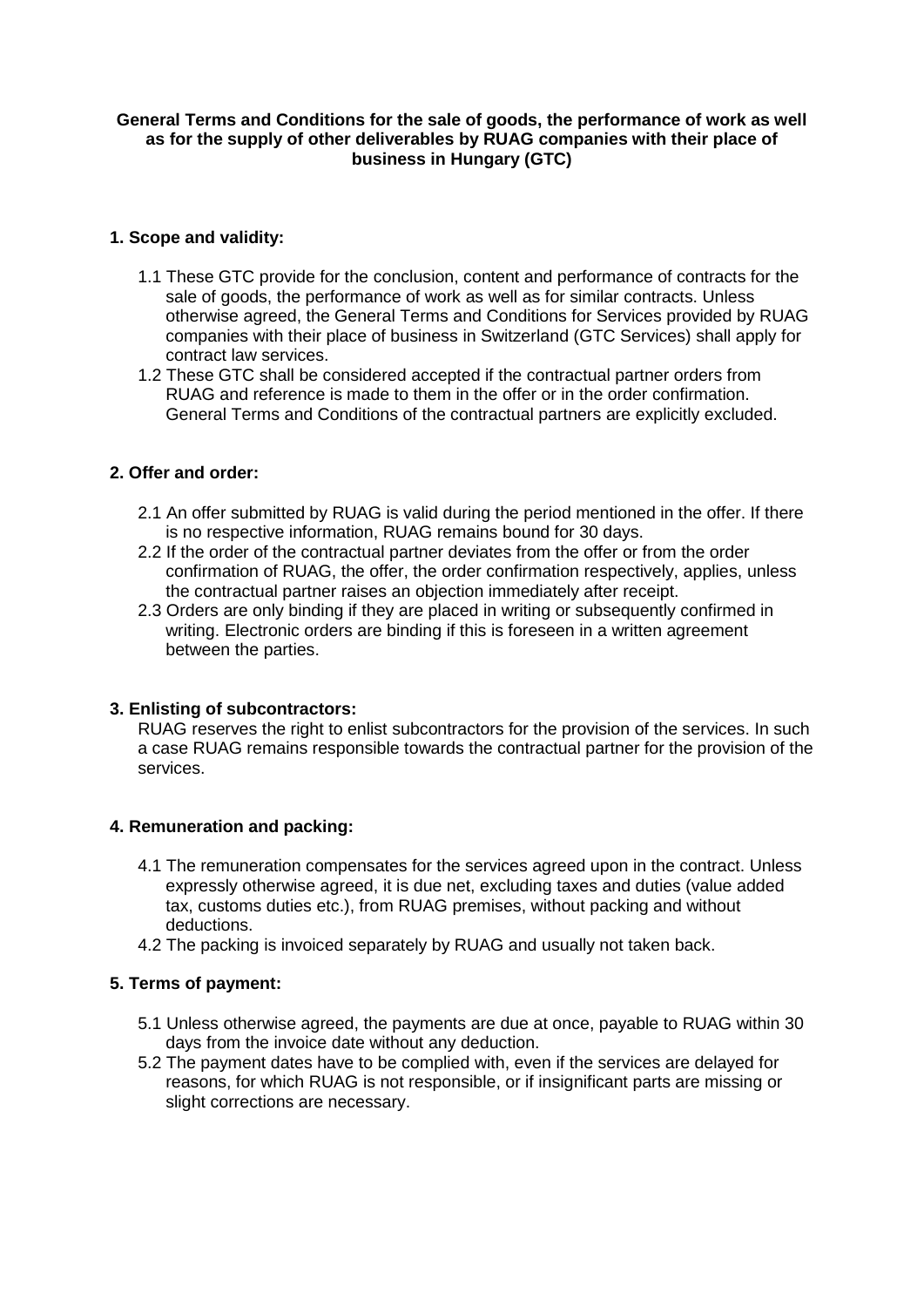## **6. Retention of title:**

- 6.1 The delivered subject matter of contract remains the property of RUAG until all claims from the contractual relationship have been fully paid.
- 6.2 The contractual partner may only sell, pledge or transfer for security the delivered objects if he has fully met all payment obligations from the contractual relationship.
- 6.3 During the retention of title the contractual partner shall carefully store, maintain, protect against theft, breakage, fire, water and other risks the delivered objects, and moreover take all reasonable measures in order that the property claim of RUAG is neither compromised nor cancelled until the objects are installed or used.

## **7. Delivery times and default of delivery:**

- 7.1 Delivery times are considered kept if before their expiry the notification of dispatch or readiness for acceptance of RUAG has been sent to the contractual partner.
- 7.2 If RUAG cannot comply with a delivery time for reasons, for which it is not responsible (e.g. due to unfulfilled obligation to co-operate of the contractual partner or the fault of third parties), it is extended appropriately.

## **8. Place of performance:**

- 8.1 Unless otherwise agreed, the premises of RUAG are the place of performance.
- 8.2 With the delivery to the place of performance title and risk are transferred to the contractual partner.

### **9. Inspection and acceptance:**

- 9.1 The contractual partner shall inspect the subject matter of contract within 7 calendar days and notify defects in writing, otherwise it shall be considered approved. The subject matter shall also be deemed accepted upon the successful initiation of productive operation.
- 9.2 If during the acceptance inspection minor defects are detected, acceptance takes place anyway with the completion of the acceptance inspection. RUAG subsequently remedies the detected defects.
- 9.3 If during the acceptance inspection major defects are detected, acceptance is postponed. RUAG remedies detected defects and notifies the contractual partner of a new acceptance date.

### **10. Warranty:**

- 10.1 RUAG warrants that the subject matter of contract shows the agreed material and legal properties.
- 10.2 The rights arising from product defects expire within 12 months after the transfer of title and risk. The contractual partner has to notify defects in writing within 7 calendar days after their detection.
- 10.3 If the subject matter of contract is defective, RUAG can choose between remediation and replacement. Other claims of the contractual partner are expressly excluded.

### **11. Liability:**

RUAG is only liable for violations of contract caused through gross negligence or intentionally. Liability for auxiliary personnel is excluded.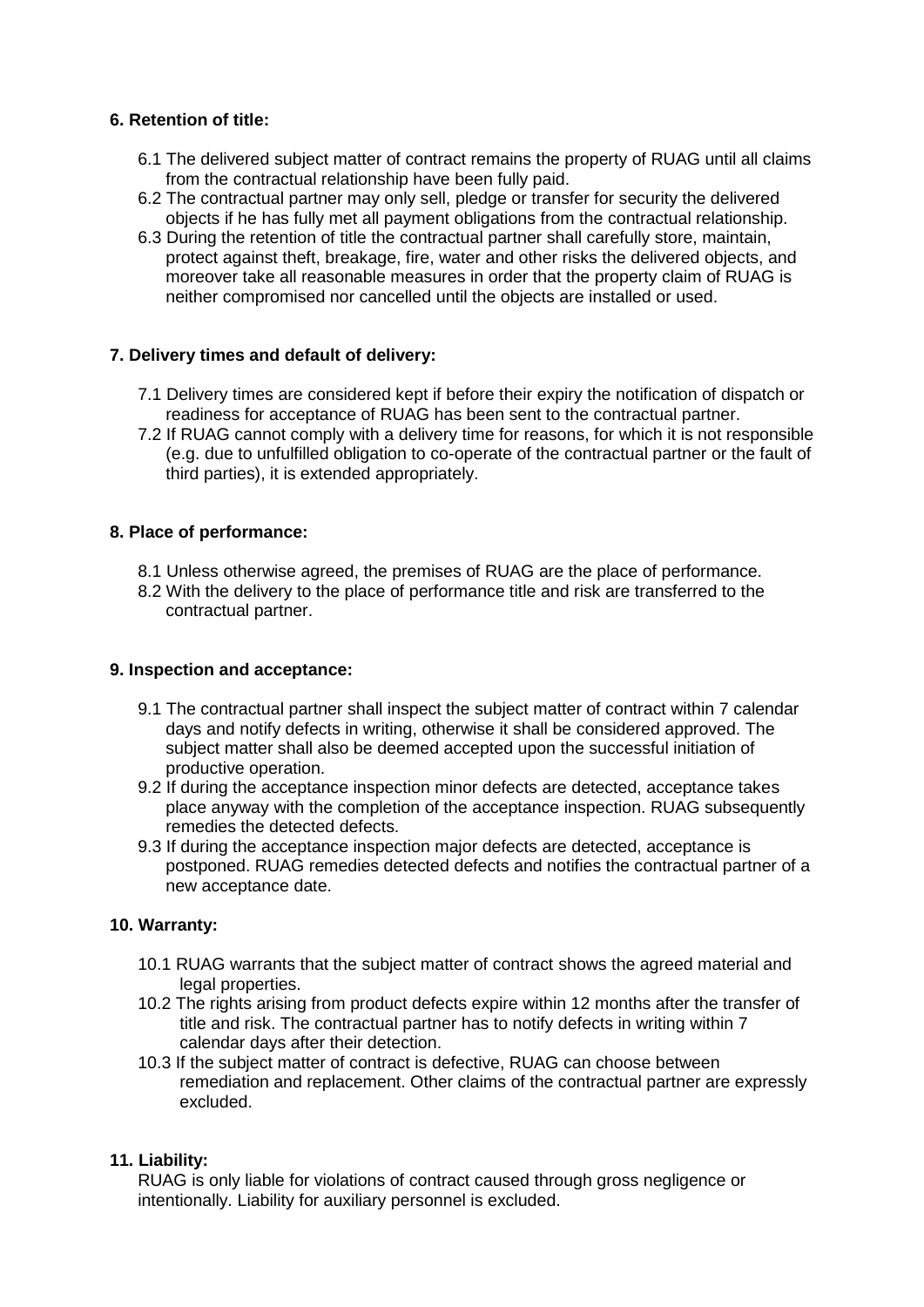## **12. Force Majeure:**

- 12.1 RUAG shall not be held responsible for failure to perform or delay in performing any of its contractual obligations if such failure or delay is due to unforeseeable events beyond its reasonable control, whether arising from natural causes or human agency ("Force Majeure"), including but not limited to acts of God, war, terrorism, insurrection, epidemics, sabotage, labour disputes, strikes, lock-outs, shortages of labour, interruption or delays in transportation, fire, explosion, equipment or machinery breakdown, failure or delays of RUAG's source of supply, shortage in material or energy, acts, orders or priorities of any aviation authority or government (e.g. non-issuance of an export license or non-approval of service deliveries as well as the withdrawal of such an export authorization), and embargo.
- 12.2 RUAG shall notify in writing Customer within two weeks following the occurrence of any event of Force Majeure citing this clause in said notice and shall supply all relevant information about its effects on the performance of its contractual obligations.
- 12.3 Unless mutually agreed to in writing, if RUAG is unable to perform because of Force Majeure, RUAG is temporarily excused from performance while the incident of Force Majeure is occurring and obligated to perform once the incident ends. RUAG shall not be subject to damage claims.
- 12.4 In case the duration of Force Majeure exceeds six months, the parties will have the right to terminate this contractual relationship immediately. Contractual obligations performed shall be remunerated. If the purchase price has been paid by the Customer in full, RUAG will refund the purchase price less the accrued costs and expenses of the contractual obligations.

### **13. Licenses and export regulations:**

- 13.1 Insofar as the contractual partner provides goods for the performance by RUAG, he keeps informed at all times about national and international export regulations (e.g. ITAR) and notifies RUAG immediately in writing, if the goods provided are subject to these provisions in whole or in part. He complies with all applicable export regulations and discloses to RUAG on request all relevant information for this purpose. This obligation applies beyond the term of the contract.
- 13.2 Unless expressly otherwise agreed in writing, the contractual partner takes all measures required to obtain the official license needed for the provision of the services. In particular they include national and international export regulations. RUAG provides the contractual partner with appropriate support.
- 13.3 Where applicable for goods provided by the contractual partner for the performance, contractual partner shall provide, no later than at the time of acceptance of the contract, the following minimum information:
	- The customs tariff numbers of the country of consignment, and the countries of origin of all goods.
	- For controlled goods, the relevant national export control numbers must be indicated and, if the goods and/or services are subject to U.S. export regulations, the U.S. Export Control Classification Numbers (ECCN) or classification numbers of the International Traffic in Arms Regulations (ITAR) must be specified. Proofs of preferential origin as well as conformity declarations and marks of the country of consignment or destination are to be submitted without being requested; certificates of origin upon request.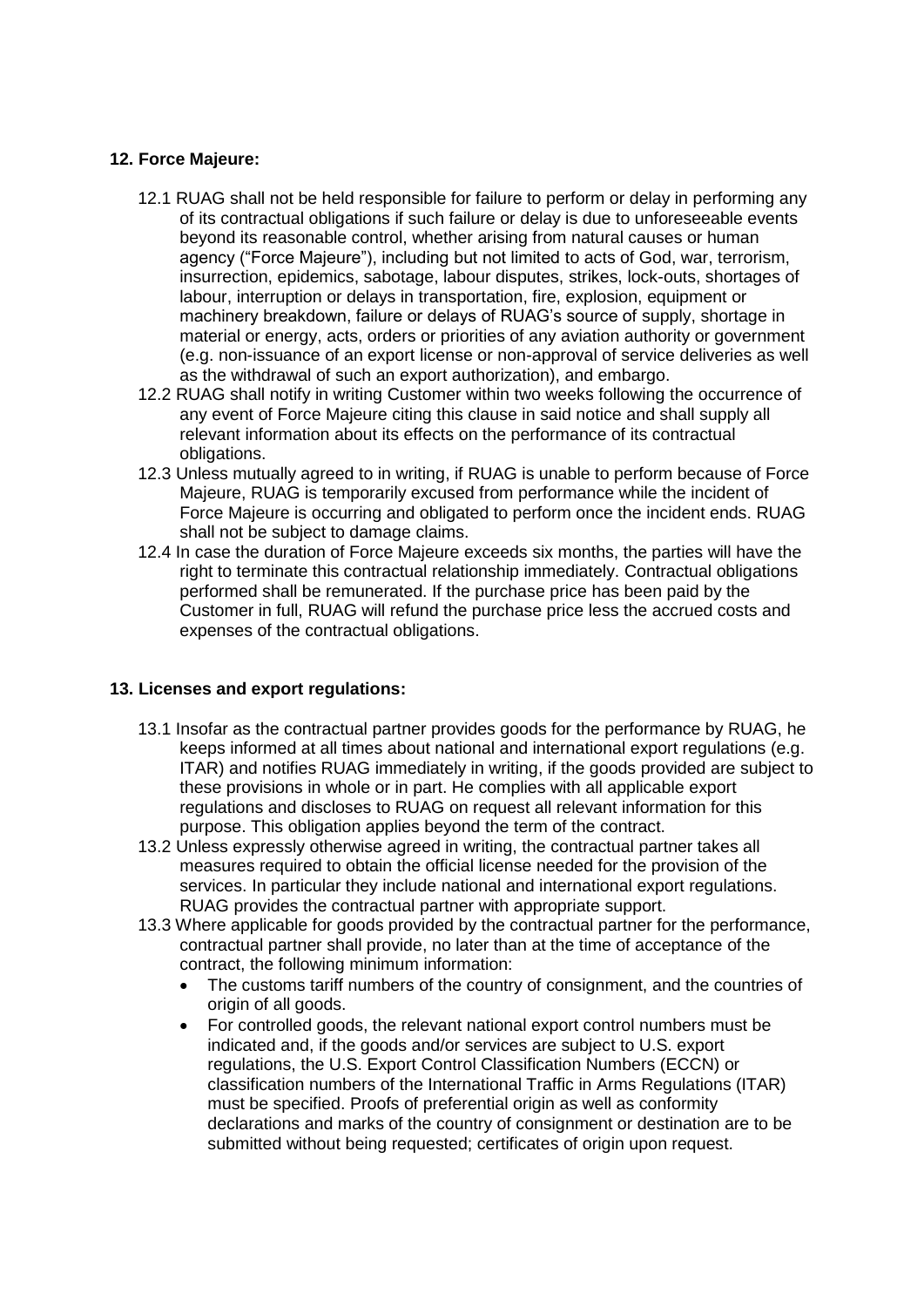## **14. Emerging intellectual property rights:**

- 14.1 Intellectual property rights (Copyrights, patent rights etc.) that are created during the performance of the contract), particularly on works, concepts, hardware and individual software including source code, program description in written or machinereadable form specially developed by RUAG are exclusively assigned to RUAG.
- 14.2 The contractual partner has a non-transferable and non-exclusive right to use the emerging intellectual property rights within the purpose of the contract. In case of software this right includes the use on the hardware as agreed and their successor systems. For a changed operating system or higher performance class the modification and extension of the right of use requires the approval of RUAG.
- 14.3 Both parties are entitled to use and dispose of ideas, procedures and methods which are not protected by law, but without being under the obligation to disclose them.

## **15. Pre-Existing intellectual property rights:**

- 15.1 Pre-Existing intellectual property rights (Copyrights, patent rights etc.) remain with RUAG or third parties.
- 15.2 The contractual partner obtains a non-exclusive and non-transferable right to use the pre-existing intellectual property rights for the agreed purpose.

### **16. Infringement of intellectual property rights:**

- 16.1 RUAG shall contest at its own cost and risk any third party claims arising from infringement of intellectual property rights. The contractual partner informs RUAG immediately in writing about claims of third parties due to infringement of intellectual property rights. He lets RUAG conduct a possible trial and take care of the measures and instructions for a settlement in court or out of court of the lawsuit. In case of a trial the contractual partner shall consult RUAG immediately. If necessary, he takes first damage-reducing measures.
- 16.2 Under these conditions RUAG assumes the costs accruing to and damages paid by the contractual partner. In case of a settlement out of court RUAG makes the agreed payment to third parties only if it has approved it beforehand.

### **17. Confidentiality:**

- 17.1 Both parties shall treat in strict confidence all information which is neither generally known nor generally accessible, and shall use it only for the purpose of fulfilling the concluded contract. Moreover the parties shall ensure the confidential treatment by their personnel and consulted specialists. In case of doubt, all information is to be treated confidentially.
- 17.2 Confidential information of a party does not include information which:
	- was already known to the other party, before it was made accessible by the disclosing party;
	- is or becomes generally known without the other party's responsibility;
	- was disclosed to the other party by a third party without any transfer restriction;
	- was developed by the other party itself without using or referring to the confidential information of the protected party;
	- has to be disclosed based on a legally binding decision of a law court, administrative or other authority. In this case the party under the obligation to disclose has to inform the other party immediately about the decision and support protective measures the other party may want to take.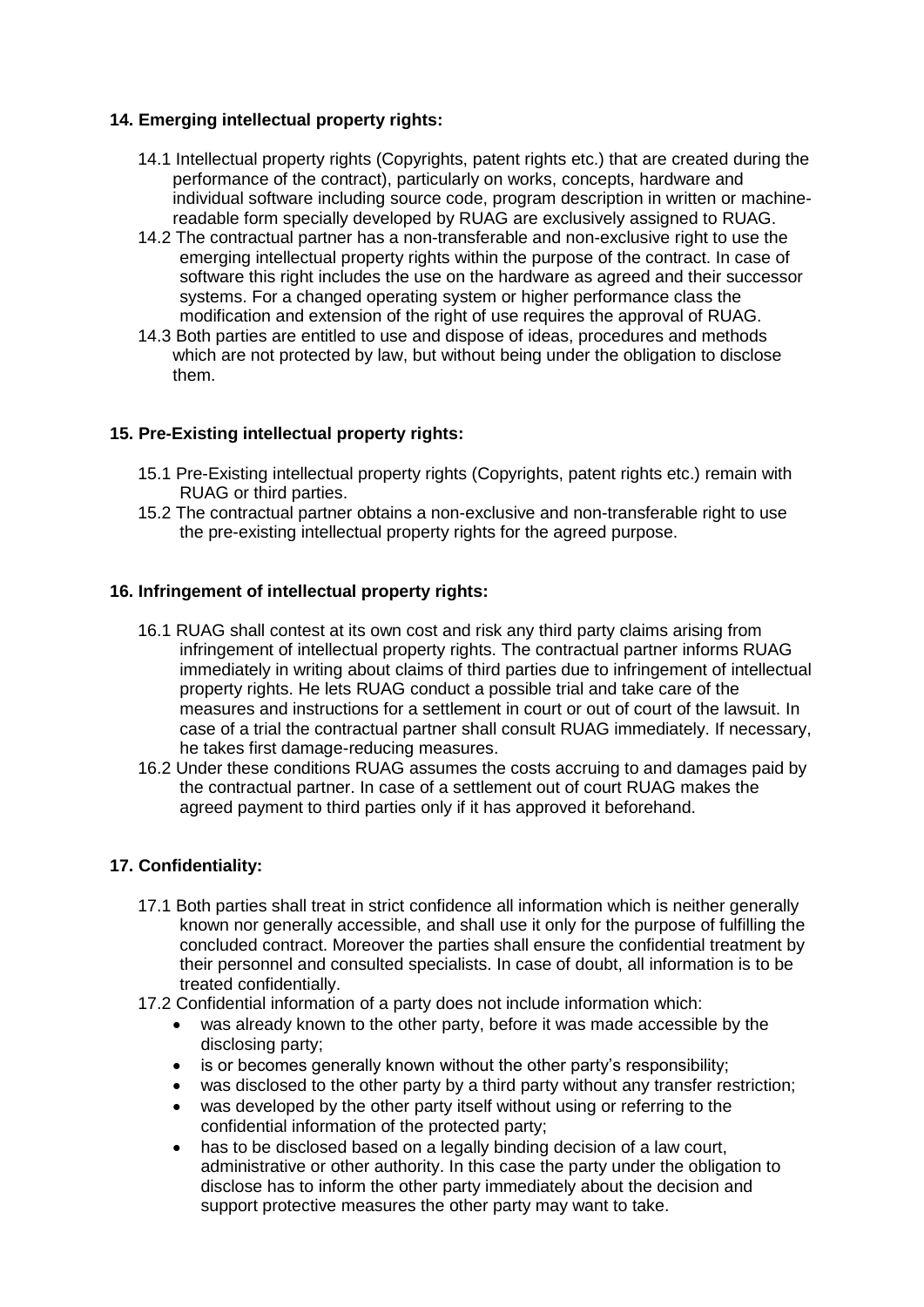- 17.3 This obligation of confidentiality already exists prior to the conclusion of the contract and remains valid for a period of 3 years after termination of the contractual relationship.
- 17.4 Without the approval of the other party the disclosure of information to third parties is not permitted. The companies of the RUAG Group, particularly the RUAG Holding AG as well as its subsidiaries and enlisted specialists (lawyers, auditors, experts) are not third parties in terms of this agreement. If the approval is given, the obligations of secrecy are to be transferred to the receiving third party.
- 17.5 Advertising and publications about specific services in connection with the contractual relationship require the written approval of the other party. Without the written approval of RUAG the contractual partner may not advertise the fact that a cooperation between the parties exists or existed, and may not give RUAG as a reference.
- 17.6 If a party violates the above-mentioned obligations of confidentiality, it owes, unless otherwise agreed, a payment to the other party, unless it can prove that it was not at fault. For each case the payment amounts to 10% of the entire compensation for purchase-, service- and similar contracts or 10% of the annual compensation for continuing obligations, but no more than CHF 50'000.00 per case. This payment does not relieve the party from the obligation of confidentiality; but it is credited against the damages to be paid. Possible penal consequences remain reserved.

#### **18. Data protection:**

18.1 Each party may have access to personal data (for example names, functions, business units, contact details and communication data) relating to the other party's employees, representatives, consultants, agents, contractors and other personnel ("Personnel"; "Personnel Data") in relation with the contract that is subject to these GTC. The parties agree that they act as independent controllers in relation with such Personnel Data unless otherwise agreed expressly by the parties. Personnel Data may be processed only in accordance with applicable law, applying appropriate security measures (e.g. technical and organizational measures, etc.), and only in order to enter into and perform the contract and compatible purposes including but not limited to order and payment processing, tolls, taxes and import/export management, customer relationship management, business accounting and general administrative purposes. Each party undertakes to inform its own Personnel about the processing of Personnel Data by the other party, in accordance with applicable law. Additional details about RUAG's data processing are set out in RUAG's privacy notices (see www.ruag.com/en/privacy).

### **19. Compliance:**

- 19.1 The parties comply with applicable legal standards, particularly with the competitionand antitrust laws, industrial safety and child protection provisions (e.g. regarding conflict commodities), the prohibition of human trafficking and with the core conventions of the International Labor Organization and with the core conventions of the International Labor Organization, as well with the provision against counterfeits or for the protection of the environment and of health (e.g. guidelines like REACH and RoHS).The contractual partner complies with the current code of conduct for business partners of RUAG, which he will be handed upon request.
- 19.2 The parties commit themselves not to accept financial or other favours, if in return the giving party expects an unjustified advantage or is rewarded. They also commit themselves to observe the Convention on Combating Bribery of Foreign Public Officials in International Business Transactions concluded within the OECD on 17 December 1997 also in private business transactions.